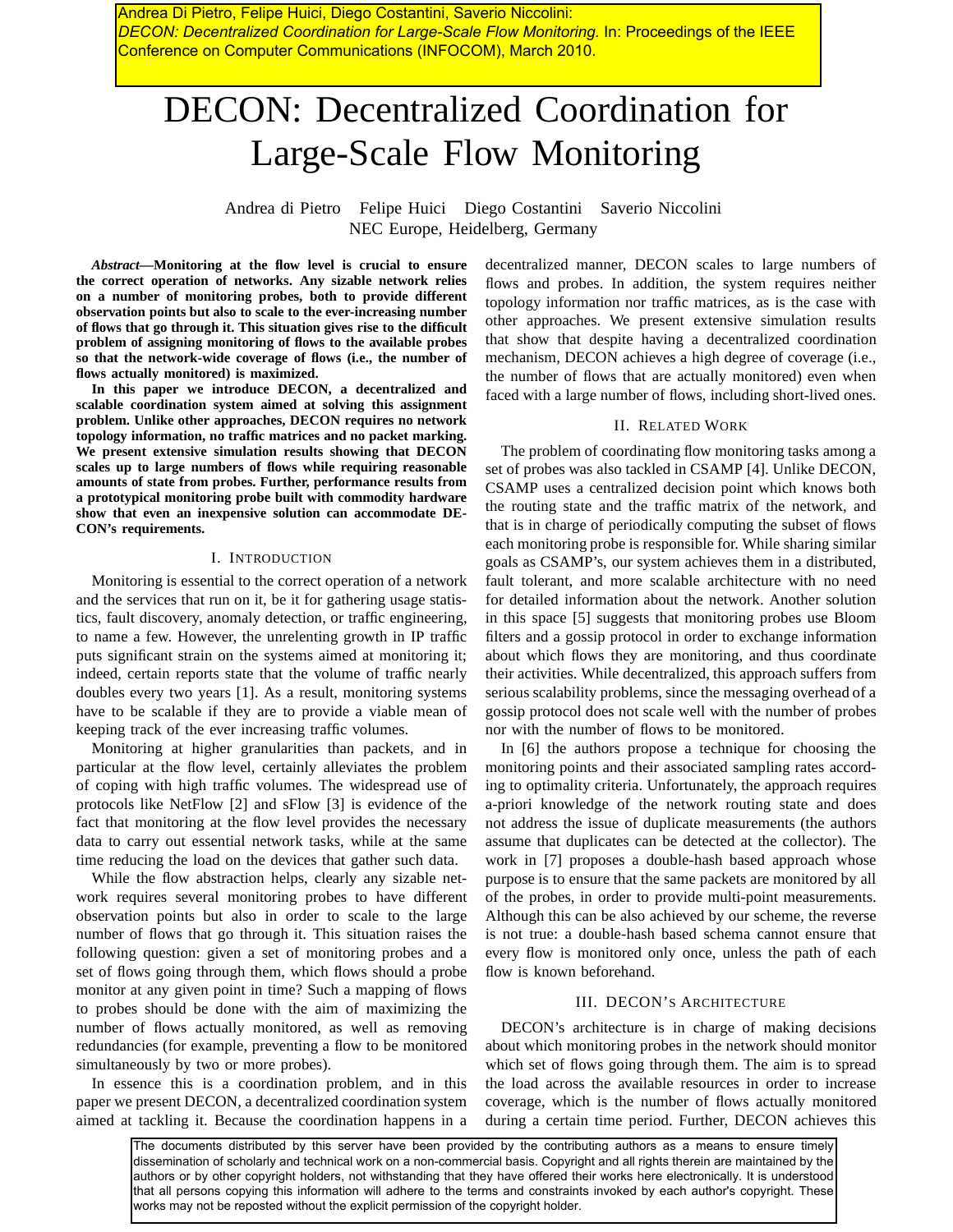goal in a decentralized way, without the need of calculating traffic matrices nor having knowledge of network topology.



Fig. 1. DECON's architecture. Monitoring probes (P) send reports about flows to the rendez-vous overlay, which then decides which of the probes seeing a flow should monitor it.

To achieve this, DECON relies on a peer-to-peer network called the *rendez-vous* overlay (see figure 1). When a new flow arrives in the network and goes through a set of monitoring probes (P0, P1, P2 and P3 in the figure), each probe computes the flow's hash<sup>1</sup>. Each probe then sends a small report to the node in the overlay responsible for the value resulting from the hash, called a *rendez-vous point* (RP). The RP (R7 in the example) receives messages from all probes seeing a particular flow, and decides which of these (P2) should do the actual monitoring; it then sends messages back communicating the decision. For negative decisions, probes stop monitoring the flow and remove any state associated with it.

Clearly, a number of strategies are possible when deciding which probe should monitor the flow. Perhaps the simplest one is *first-fit*, where the RP assigns the flow to the probe whose message arrives first, a likely less-than-optimal strategy that has the advantage of reducing the decision delay (the time between when a flow is first seen at a probe and the decision message arriving at that probe). A more advanced strategy is *best-fit*, in which probes send a metric in the message reflecting their current load (e.g., the current number of flows being monitored, CPU utilization, etc), and have the RP choose the least-loaded probe as the one that should monitor the flow. This strategy spreads the monitoring load better across the probes, but increases the decision delay, since the RP now has to wait to make sure that all reports from probes seeing a flow have arrived before making a decision. In section IV we evaluate these two strategies, leaving more advanced strategies as future work.

DECON's decentralized decision process as well as its reliance on a p2p overlay allows it to scale to large networks while being resilient to failure. In addition to this, DECON's coordination mechanism has a couple of other beneficial features. First, the system can easily cope with flows changing their path through the network. Suppose that in figure 1 the path changed so that the flow went through P5 instead of P2. In this case, P5 would send a message to R7 telling it that it has seen a "new" flow. Because R7 keeps state about flows and its previous decisions, it knows that this is not a new flow. As a result, it will send a message to P2 to ensure that it is still seeing the flow. If it is, it may evaluate whether P5 is a better choice (e.g., less loaded) or decide to do nothing, keeping P2 as the "active" probe; if, on the other hand, P2 no longer sees the flow, R7 will evaluate which of P0, P1, P3 and P5 is the best choice to monitor the flow.

The second feature of the system is that, by nature of the decision process, it prevents undesired duplicate monitoring. It may, of course, sometimes be desirable to monitor a flow more than once (for example, to measure performance statistics at various points in the network). One of DECON's strengths is that it can accommodate a number of different decision strategies in order to suit different monitoring needs.

## *A. Batch Optimization*

In order to reduce messaging overhead, reports can be batched. Since each probe accesses the rendez-vous overlay through a single *ingress node*, it is possible for the probe to bundle these reports into a single report, and send this batch report to the ingress node (the reports consist of very little information, so it is possible to store many of them in a single packet). Upon receival, the node parses the reports and sends each to the responsible RP. This same optimization can be implemented in order to reduce the number of response messages directed to a monitoring probe: the RP sends the response messages to the corresponding ingress points for each reporting probe; the ingress point then can, in turn, bundle the response messages into a single batch response.

As a result of this mechanism, the number of exchanged messages outside the overlay would then depend only on the batching period and no longer on the number of flows in the network. Further, this mechanism keeps most packets related to reports within the overlay, an infrastructure which has to fulfill only the coordination task and that can be easily scaled. Of course, such an optimization may increase the decision delay, as the reports are queued waiting for a batch message to be sent; however, we will show in the evaluation section that the overall performance is only marginally affected.

## IV. EVALUATION

We conducted extensive simulations to show that DECON can scale to a large number of flows. In this section we describe the simulation setup, the simulation results, and performance results from a prototypical monitoring probe that show that even commodity-hardware can fulfill DECON's requirements.

## *A. Simulation Setup*

In order to assess the performance of our solution we implemented a special-purpose discrete-event simulator which models all the variables that affect the behavior of our system even under heavy traffic load. We simulated several network topologies composed of hundreds to thousands of nodes; to this end, we leveraged the simple and well-known Barabasi-Albert model [8], which allows to build huge scale-free graphs with a preferential attachment procedure. Even if such a model

<sup>&</sup>lt;sup>1</sup>The hash we used is based on the flow 5-tuple  $\langle$ src/dst IP address, src/dst port and protocol ID>, but any other flow definition can be used.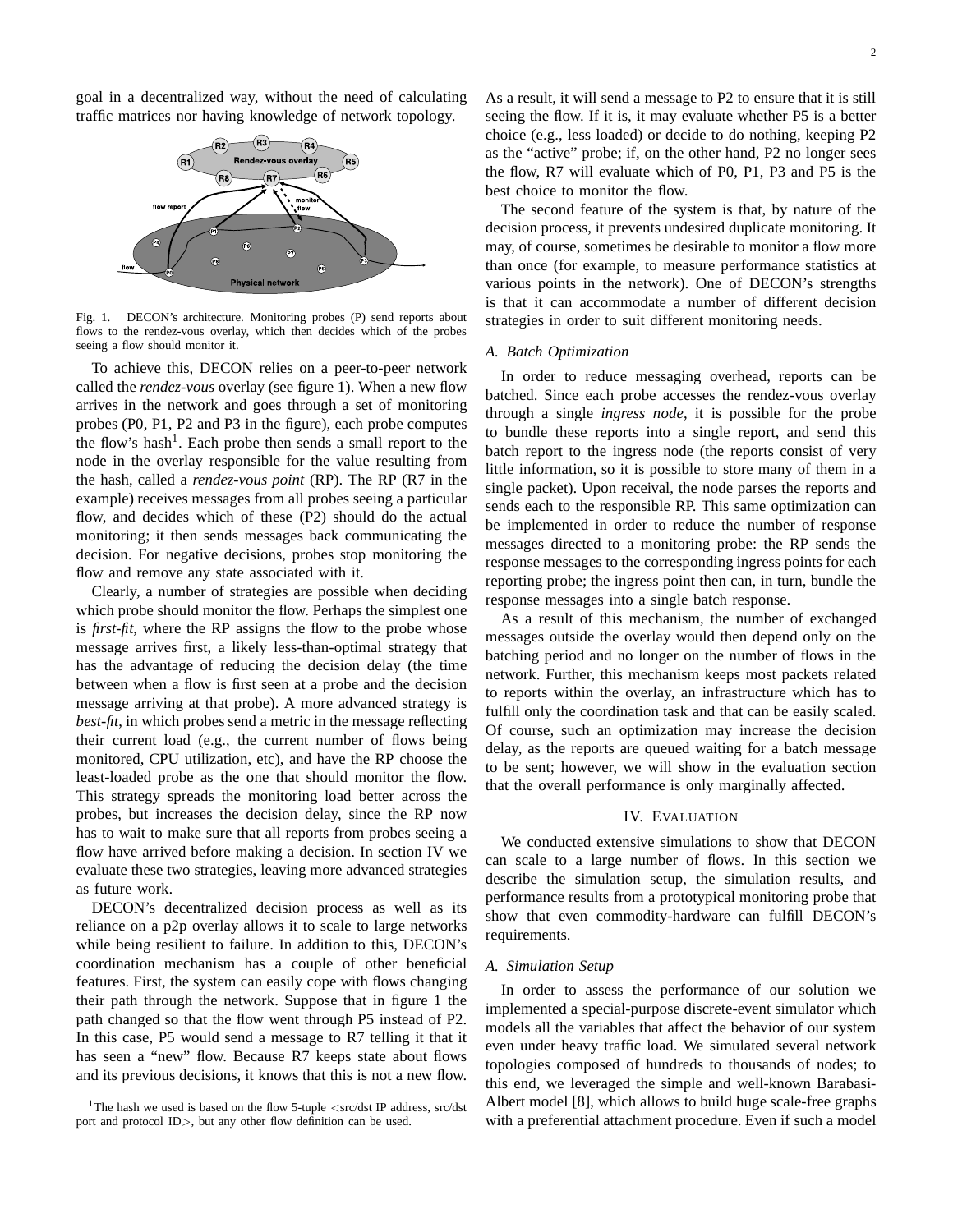does not exactly represent all of the topological features of a real network, it nonetheless reproduces a topology where a few hub nodes are crossed by a large number of paths, as is common in real networks.

Regarding link delays, we generated them randomly within a range of values that spanned up to ten milliseconds; we chose such a range of values after observing delay statistics published by the Internet2 network observatory (such values usually never exceed a few dozen milliseconds). For the communication between probes and the overlay we used larger latencies of up to 20 milliseconds, since we assumed that reports could cross several links before reaching the overlay. As for the overlay, we assumed the rendez-vous points to be organized in a Chord ring, where the delays for each hop are in the order of a few milliseconds.

We generated flows by picking up a random pair of endpoints within the generated topology and by assuming a Pareto-distributed duration (the simplest mathematical model for a heavy tail distribution), with mean values of around 30 seconds. We made such a choice after analyzing traffic traces published by the Mawi group; such traces were captured on a trans-Pacific line in early 2009, thus representing up-to-date samples of real backbone traffic. As for the number of flows, we once again relied on Internet2 data which had about 9 million flows over a 5 minute time span, or about 30,000 flows/sec. Since we would like our system to scale up to very large topologies, we actually simulated much larger values (hundreds of thousands of flows per second over the whole topology).

## *B. Simulations*

We used the simulator to evaluate several performance parameters of the system. One of the most relevant is the achievable flow coverage, in other words, the percentage of flows that can be monitored with a fixed amount of resources (we assume that each probe can monitor up to a certain limit of flows at the same time). In greater detail, we simulated a network with 300 monitoring probes, each of them capable of monitoring up to 10,000 flows. We evaluated the flow coverage that can be achieved by using our coordination scheme under the two flow assignment strategies mentioned in section III: first-fit and best-fit. Further, in order to more clearly illustrate DECON's impact, we ran simulations to see what happens when no coordination is used at all; the results for different traffic loads are shown in figure 2. It is evident that, while without coordination the number of missed flows grows quickly with the network load, DECON keeps these misses almost constant and significantly lower. In particular, the best-fit strategy, as expected, achieves the best performance when faced with very high flow rates.

Besides improving flow coverage, our solution prevents two or more probes from unnecessarily monitoring the same flow (DECON can of course also allow a flow to be observed at several probes when needed). In figure 3 we show the average number of times a single flow is measured when no coordination mechanism is used: even if such a figure improves with



Fig. 2. Number of total flows actually monitored without coordination and using two different coordination strategies.

higher traffic rates (there are simply not enough resources for duplicate measurements) it is clear that, on average, even under high load, each flow is wastefully monitored more than once.



Fig. 3. Number of times a single flow is monitored without coordination.

We also evaluated the ability of our system to balance the burden of the monitoring activity among all the probes. Load balancing is not trivial to achieve because some nodes in the topology act as hubs, and, without a proper coordination scheme, are likely to be overloaded. Figure 4 shows the histogram of the average number of monitored flows for each probe in a scenario with 200 probes, each one able to concurrently monitor up to 10,000 flows and with a rate of 190,000 new flows per second over the overall network. Again, we plot the results achieved by the two different allocation strategies and those obtained with no coordination.

As expected, the best-fit scheme achieves the best balance among all the probes (it has the highest number of probes with a similar number of flows), while, with the first-fit allocation strategy, a small number of the probes (likely the hub nodes) are overloaded. With no coordination scheme, the mean resource occupation is much higher and a large fraction of the monitoring probes is always overloaded.

In order to provide a way of dimensioning our system, we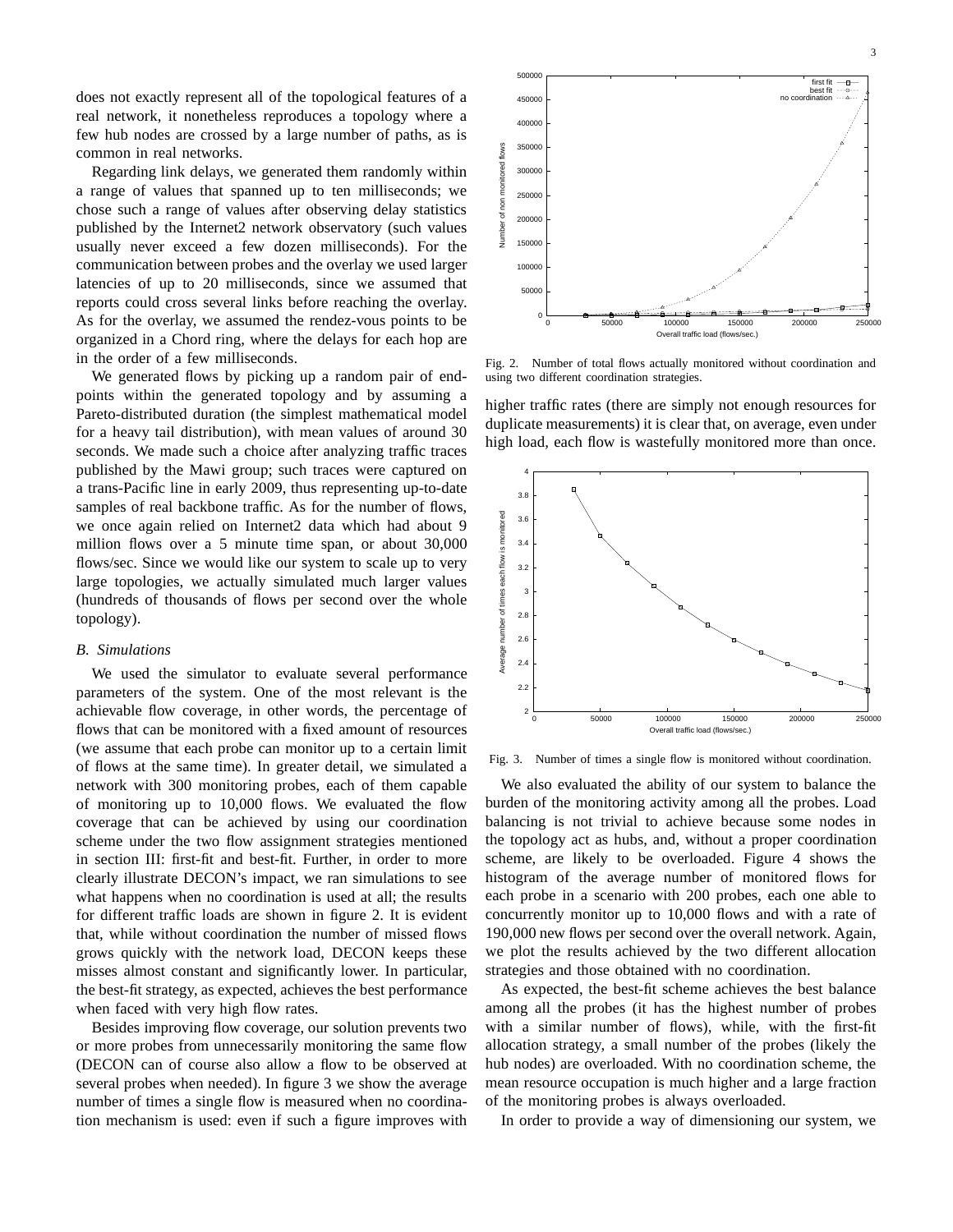

Fig. 4. Load-balancing histogram showing the number of flows each probe has to monitor with and without coordination.

ran a series of simulations without imposing any resource limitation on the probes (in terms of number of flows monitored), measuring how many resources would be needed on the probes in order to monitor all the traffic with no (or negligible) losses. More specifically, we computed the 99-percentile of the number of monitored flows with a varying number of probes (reaching up to 1,500 probes) and with a fixed load of 100,000 new flows/sec. Further, we used a best-fit allocation strategy, since, without buffer limitation, first-fit would simply allocate a flow to the first probe reporting it. The results are plotted in figure 5 and show that, by leveraging a large number of measurement probes and a proper coordination scheme, DECON can monitor high traffic volumes while requiring a small amount of resources from each probe. In the next section we will show that such a resource constraint can be met by using cheap commodity hardware.



Fig. 5. 99-percentile of the number of monitored flows per probe for a varying number of probes and a fixed load of 100K flows/sec.

Another important parameter that we evaluated is message overhead (i.e., the number of messages that probes send to the coordination overlay). In particular, we computed the average number of messages per probe when having 200 and 400 probes and with different number of flows; the results are plotted in figure 6. As shown, the number of generated reports

is well below 10,000/sec even for 180,000 flows. Since each report has a very small payload, this number corresponds to a rate of less than 1 MB/s.



Fig. 6. Average number of messages per probe.

We also extended our simulator in order to support the batching optimization described in the previous section. In particular, we tried to evaluate the impact on the overall flow coverage that the additional delays incurred by this scheme had. To this end, we ran several simulations with different traffic loads and different batching periods. In each scenario, we evaluated the ratio between the number of missed flows with batching and the number of missed flows without batching for varying time periods (see figure 7). As expected, the performance gets worse with increasing batching periods, as responsiveness is being traded-off against lower overhead. However, we point out that even for fairly large batching periods (0.1 seconds corresponds to 10 messages per second per probe) the loss is relatively small, and this figure only improves with higher numbers of flows.



Fig. 7. Ratio between the number of missed flows with batching and the number of missed flows without batching.

### *C. Monitoring Probe*

As shown in the simulations, DECON puts certain state requirements on monitoring probes, more specifically in terms